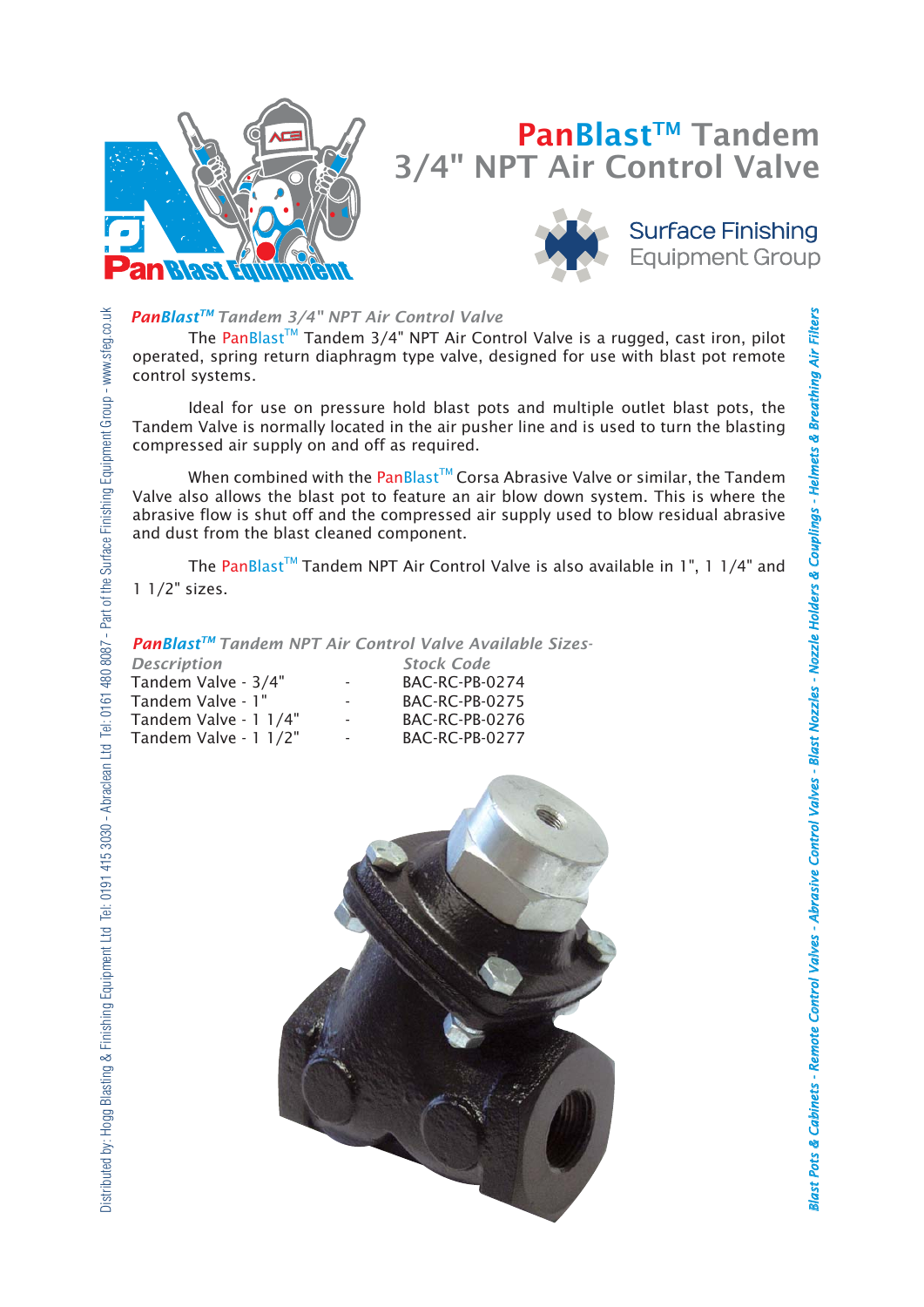All data and information is subject to change without notice. Brochure reference # 03-012

## PanBlast™ Tandem 3/4" NPT Air Control Valve Assembly -PanBlast™ Tandem 3/4" NPT Air Control Valve Parts List - Stock Code Description Weight BAC -RC-PB-0274 | 3/4" Tandem NPT Valve Assembly | 2.10kg (4.63lbs) Item Stock Code Description Qty 1 YAC-RC-PB-0280 3 | YAC-RC-PB-0281 | Cover | 1 6 | YAC-RC-PB-0282 | Flat Washer | 2 7 | YAC-RC-PB-0283 | Diaphragm | 1 8 | YAC-RC-PB-0284 | Guide Bush | 1 11 | YAC-RC-PB-0285 | Connect Shaft | 1 12 | YAC-RC-PB-0286 | Gasket Holder | 1 13 | YAC-RC-PB-0287 | Rubber Gasket | 1 14 | YAC-RC-PB-0288 | Gasket Retainer | 1 15 | YAC-RC-PB-0289 | Inner Bush | 1 YAC-BS-PB-0041 YAC-BS-PB-0042 YAC-BS-PB-0044 Cap Cover 1 2 | YAC-BS-PB-0041 | O-Ring ID 31.5mm x Dia 2mm 9 | YAC-BS-PB-0042 | O-Ring ID 33.5mm x Dia 2.65mm | 1 10 | YAC-BS-PB-0044 | O-Ring ID 9mm x Dia 2.65mm | 1 1 4 YAC-FN-PB-0273  $\begin{array}{|c|c|c|c|c|}\n5 & \text{YAC-FN-PB-0274} & \text{Flat Washer ID 6.5mm}\n\end{array}$ Lock Nut  $1/4$ " UNF 2 x OD 14mm x 0.5mm Flat Washer 3 8  $\odot$  $\left(\sqrt{4}\right)$ *binets Remote Control Valves - Abrasive Control Valves - Blast Nozzles - Nozzle Holders & Couplings - Helmets & Breathing Air Filters - Blast Suits* **branches are**  $\frac{1}{2}$  **-**  $\frac{1}{2}$  **-**  $\frac{1}{2}$  **-**  $\frac{1}{2}$  **-**  $\frac{1}{2}$  **-**  $\frac{1}{2}$  **-**  $\frac{1}{2}$  **-**  $\frac{1}{2}$  **-**  $\frac{1}{2}$  **-**  $\frac{1}{2}$  **-**  $\frac{1}{2}$  **-**  $\frac{1}{2}$  **-**  $\frac{1}{2}$  **-**  $\frac{1}{2}$  **-**  $\frac{1}{2}$  **-**  $\frac{1}{2}$  **-**  $\frac{1}{2}$  **- \frac**

YAC-BS-PB-0034

YAC-FN-PB-0118

YAC-FN-PB-0254

## PanBlast<sup>™</sup> Tandem 3/4" NPT Air Control Valve Service Kits -

| .                             | $\sim$ $\sim$ $\sim$ $\sim$ $\sim$ $\sim$ $\sim$ $\sim$                   |                                            |                                  |
|-------------------------------|---------------------------------------------------------------------------|--------------------------------------------|----------------------------------|
|                               | Air Control Valve Service Kits -                                          |                                            |                                  |
| <b>Stock Code</b>             | <b>Description</b>                                                        | Weight                                     |                                  |
| <b>BAC-RC-PB-0278</b>         | 3/4" & 1" Tandem Valve Kit -<br>Includes items 2, 4, 5, 7, 9, 10, 13 & 16 | $0.02$ kg<br>$(0.05$ lbs)                  | <b>Blast Pots &amp; Cabinets</b> |
| Top Quality Eq.               |                                                                           | <b>Distributed by:</b>                     |                                  |
| <b>FEDERAL PRIVATE</b>        | <b>Hogg Blasting &amp; Finishing Equipment Ltd</b>                        | Tel: 0191 415 3030                         |                                  |
|                               |                                                                           | <b>Abraclean Ltd</b><br>Tel: 0161 480 8087 |                                  |
| PanBlast™<br>www.panblast.com | <b>Part of the Surface Finishing Equipment Group</b>                      | www.sfeg.co.uk                             |                                  |

17 | YAC-RC-PB-0291 | Body | 1

18 | YAC-FN-PB-0118 | Spring Washer  $1/4$ " | 4

19 | YAC-FN-PB-0218 | Nut 1/4" UNC | 4

20 YAC-EN-PR-0254 | Hex Head Machine Screw 1/4"

16 | YAC-BS-PB-0034 | O-Ring ID 25mm x Dia 2.62mm | 1

21 | YAC-RC-PB-0290 | Spring | 1

Hex Head Machine Screw  $1/4$ " 4<br>- UNC 20 x 1"





**PanBlast™ www.panblast.com** *A*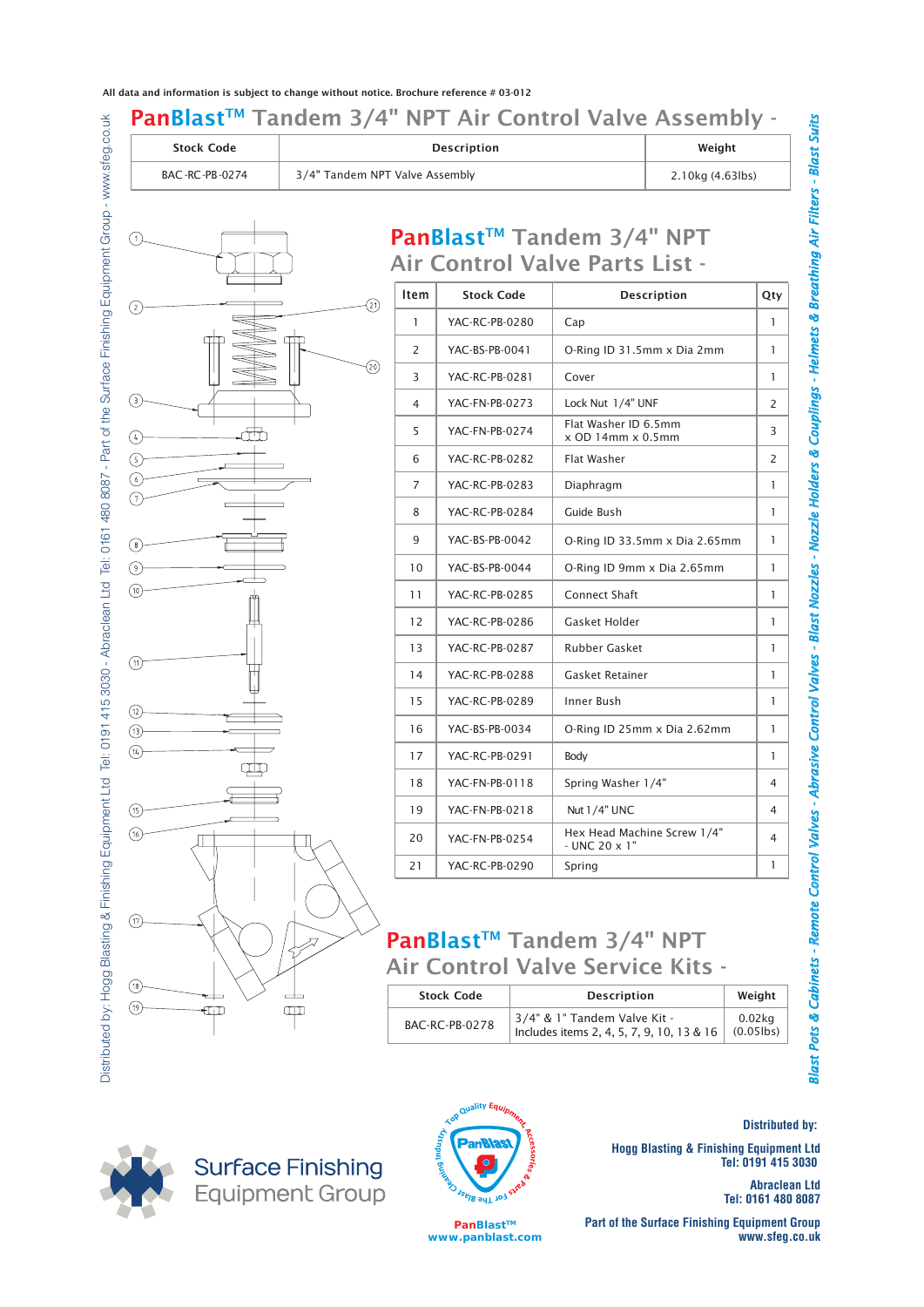

# PanBlast<sup>™</sup> Tandem 1" NPT Air Control Valve



**Surface Finishing Equipment Group** 

**Blast Pots & Cabinets -**

*binets Remote Control Valves - Abrasive Control Valves - Blast Nozzles - Nozzle Holders & Couplings - Helmets & Breathing Air Filters A*

Blast Pots & Cabinets - Remote Control Valves - Abrasive Control Valves - Blast Nozzles - Nozzle Holders & Couplings - Helmets & Breathing Air Filters

*brasive* 

## *PanBlastTM Tandem 1" NPT Air Control Valve*

The PanBlast<sup>TM</sup> Tandem 1" NPT Air Control Valve is a rugged, cast iron, pilot operated, spring return diaphragm type valve, designed for use with blast pot remote control systems.

 Ideal for use on pressure hold blast pots and multiple outlet blast pots, the Tandem Valve is normally located in the air pusher line and is used to turn the blasting compressed air supply on and off as required.

When combined with the PanBlast<sup>™</sup> Corsa Abrasive Valve or similar, the Tandem Valve also allows the blast pot to feature an air blow down system. This is where the abrasive flow is shut off and the compressed air supply used to blow residual abrasive and dust from the blast cleaned component.

The PanBlast<sup>TM</sup> Tandem NPT Air Control Valve is also available in  $3/4$ ", 1  $1/4$ " and 1 1/2" sizes.

*PanBlastTM Tandem NPT Air Control Valve Available Sizes -*

| <b>Description</b>    |                          | <b>Stock Code</b>     |
|-----------------------|--------------------------|-----------------------|
| Tandem Valve - 3/4"   |                          | <b>BAC-RC-PB-0274</b> |
| Tandem Valve - 1"     | $\overline{\phantom{a}}$ | BAC-RC-PB-0275        |
| Tandem Valve - 1 1/4" |                          | <b>BAC-RC-PB-0276</b> |
| Tandem Valve - 1 1/2" |                          | <b>BAC-RC-PB-0277</b> |

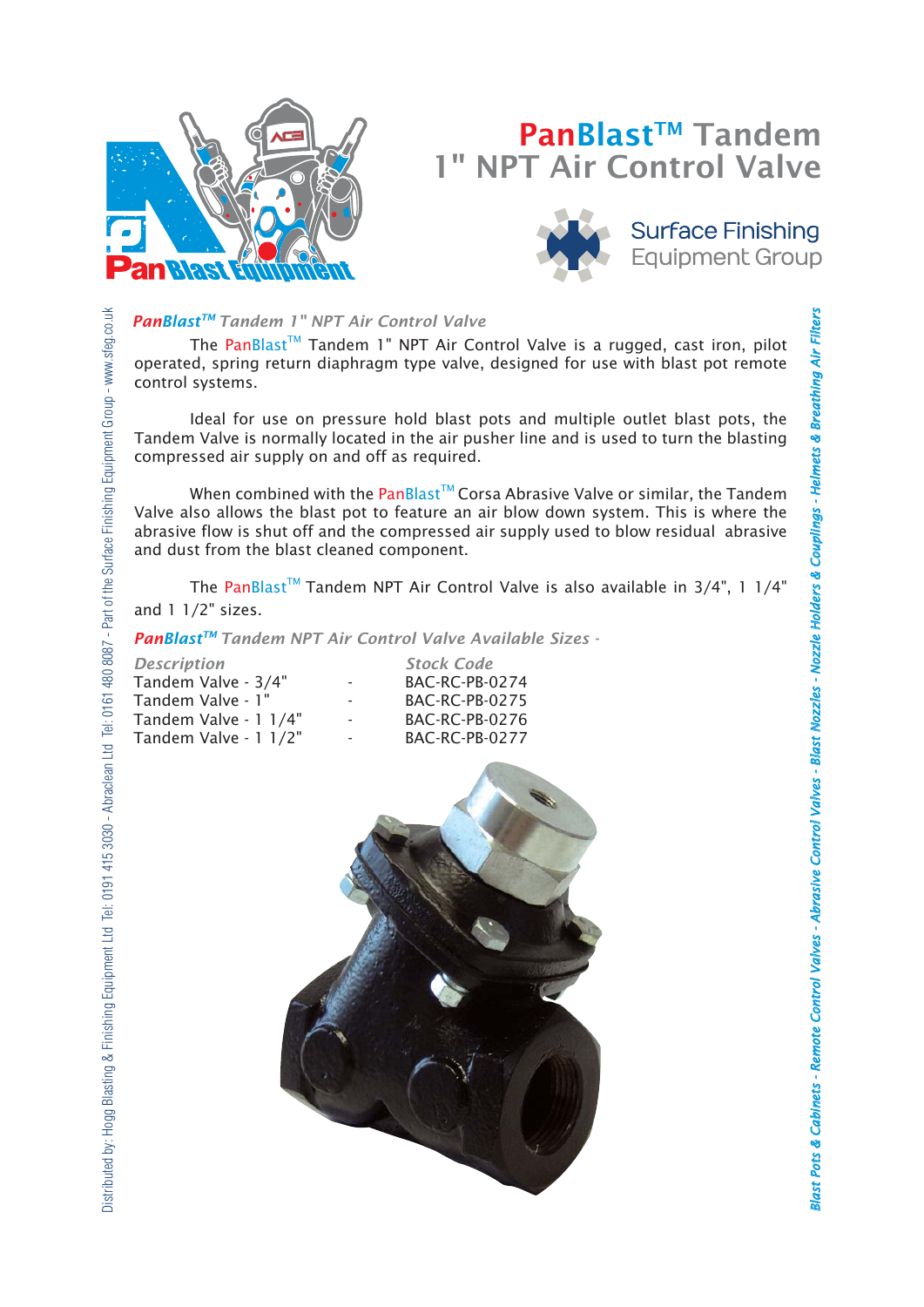#### PanBlast™ Tandem 1" NPT Air Control Valve Assembly -Stock Code Description Weight

| ----------     |                              | ,,,,,,,,,        |
|----------------|------------------------------|------------------|
| BAC-RC-PB-0275 | 1" Tandem NPT Valve Assembly | 2.04kg (4.50lbs) |
|                |                              |                  |

PanBlast<sup>™</sup> Tandem 1" NPT



| Item           | <b>Stock Code</b> | <b>Description</b>                                    | Qty            |
|----------------|-------------------|-------------------------------------------------------|----------------|
| 1              | YAC-RC-PB-0280    | Cap                                                   | 1              |
| $\overline{2}$ | YAC-BS-PB-0041    | O-Ring ID 31.5mm x Dia 2mm                            | 1              |
| 3              | YAC-RC-PB-0281    | Cover                                                 | 1              |
| 4              | YAC-FN-PB-0273    | Lock Nut 1/4" UNF                                     | 2              |
| 5              | YAC-FN-PB-0274    | Flat Washer ID 6.5mm<br>$x$ OD 14mm $x$ 0.5mm         | 3              |
| 6              | YAC-RC-PB-0282    | Flat Washer                                           | 2              |
| $\overline{7}$ | YAC-RC-PB-0283    | Diaphragm                                             | 1              |
| 8              | YAC-RC-PB-0284    | Guide Bush                                            | 1              |
| 9              | YAC-BS-PB-0042    | O-Ring ID 33.5mm x Dia 2.65mm                         | 1              |
| 10             | YAC-BS-PB-0044    | O-Ring ID 9mm x Dia 2.65mm                            | 1              |
| 11             | YAC-RC-PB-0285    | Connect Shaft                                         | 1              |
| 12             | YAC-RC-PB-0286    | Gasket Holder                                         | 1              |
| 13             | YAC-RC-PB-0287    | <b>Rubber Gasket</b>                                  | 1              |
| 14             | YAC-RC-PB-0288    | Gasket Retainer                                       | 1              |
| 15             | YAC-RC-PB-0289    | Inner Bush                                            | 1              |
| 16             | YAC-BS-PB-0034    | O-Ring ID 25mm x Dia 2.62mm                           | 1              |
| 17             | YAC-RC-PB-0292    | Body                                                  | 1              |
| 18             | YAC-FN-PB-0118    | Spring Washer 1/4"                                    | 4              |
| 19             | YAC-FN-PB-0218    | Nut 1/4" UNC                                          | 4              |
| 20             | YAC-FN-PB-0254    | Hex Head Machine Screw 1/4"<br>$-$ UNC 20 $\times$ 1" | $\overline{4}$ |
| 21             | YAC-RC-PB-0290    | Spring                                                | 1              |

## PanBlast<sup>™</sup> Tandem 1" NPT Air Control Valve Service Kits -

| <b>Stock Code</b>      | <b>Description</b>                                                            | Weight                                     |
|------------------------|-------------------------------------------------------------------------------|--------------------------------------------|
| <b>BAC-RC-PB-0278</b>  | 3/4" & 1" Tandem NPT Valve Kit -<br>Includes items 2, 4, 5, 7, 9, 10, 13 & 16 | $0.02$ kg<br>$(0.05$ lbs)                  |
|                        |                                                                               |                                            |
| Top Quality Equip      |                                                                               |                                            |
|                        |                                                                               | <b>Distributed by:</b>                     |
|                        | <b>Hogg Blasting &amp; Finishing Equipment Ltd</b>                            | Tel: 0191 415 3030                         |
| <b>FEDERAL PRIVATE</b> |                                                                               | <b>Abraclean Ltd</b><br>Tel: 0161 480 8087 |

**Surface Finishing** Equipment Group



**PanBlast™ www.panblast.com**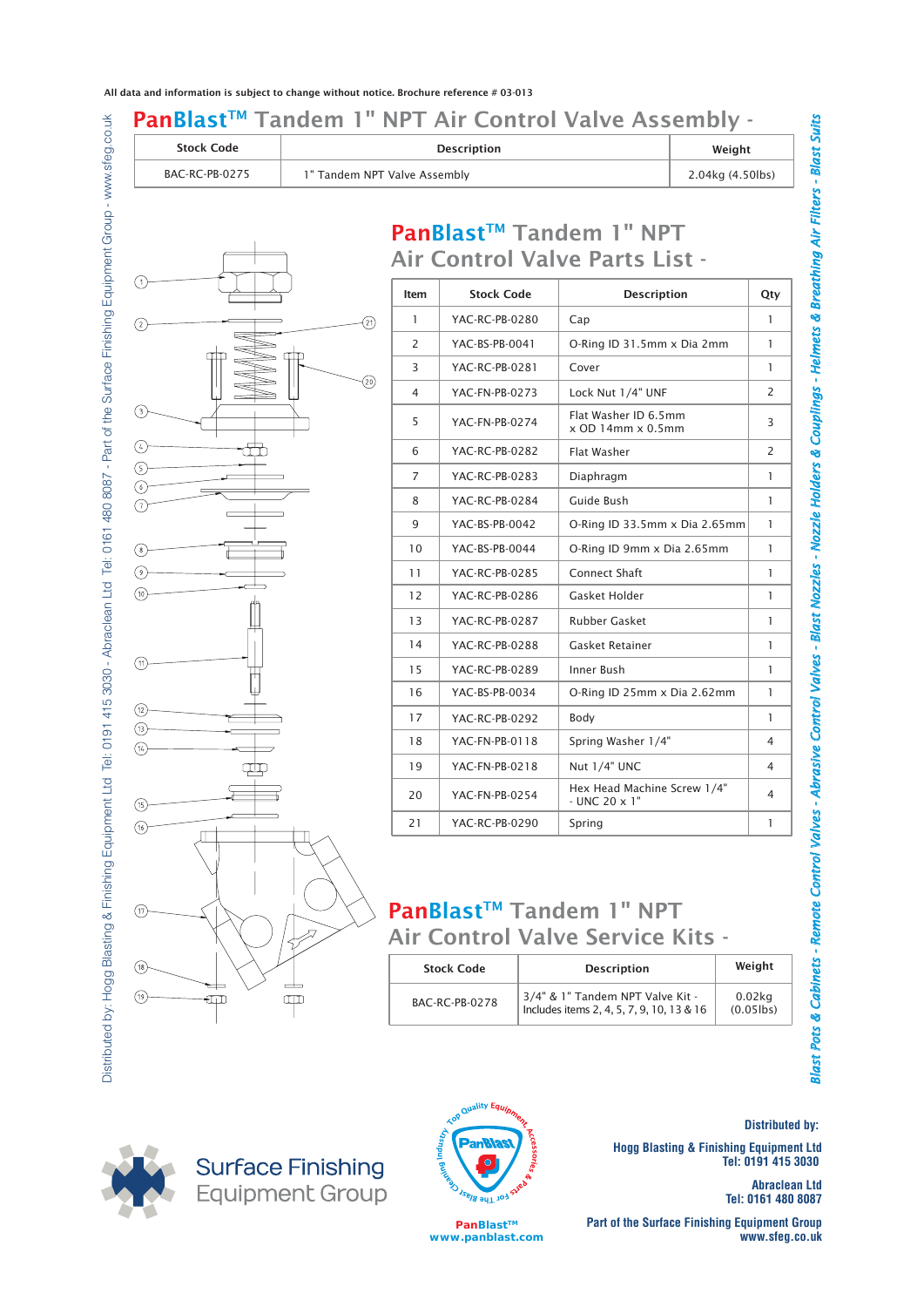

# PanBlast<sup>™</sup> Tandem 1/4" NPT Air Control Valve



**Surface Finishing Equipment Group** 

## *PanBlastTM Tandem 1 1/4" NPT Air Control Valve*

The PanBlast<sup>TM</sup> Tandem 1 1/4" NPT Air Control Valve is a rugged, cast iron, pilot operated, spring return diaphragm type valve, designed for use with blast pot remote control systems.

 Ideal for use on pressure hold blast pots and multiple outlet blast pots, the Tandem Valve is normally located in the air pusher line and is used to turn the blasting compressed air supply on and off as required.

When combined with the PanBlast<sup>™</sup> Corsa Abrasive Valve or similar, the Tandem Valve also allows the blast pot to feature an air blow down system. This is where the abrasive flow is shut off and the compressed air supply used to blow residual abrasive and dust from the blast cleaned component.

The PanBlast<sup>TM</sup> Tandem NPT Air Control Valve is also available in  $3/4$ ", 1" and 1 1/2" sizes.

*PanBlastTM Tandem NPT Air Control Valve Available Sizes -*

| <b>Description</b>    |                          | <b>Stock Code</b>     |
|-----------------------|--------------------------|-----------------------|
| Tandem Valve - 3/4"   | $\overline{\phantom{a}}$ | <b>BAC-RC-PB-0274</b> |
| Tandem Valve - 1"     | $\overline{\phantom{a}}$ | <b>BAC-RC-PB-0275</b> |
| Tandem Valve - 1 1/4" | $\overline{\phantom{a}}$ | <b>BAC-RC-PB-0276</b> |
| Tandem Valve - 1 1/2" | $\sim$                   | <b>BAC-RC-PB-0277</b> |

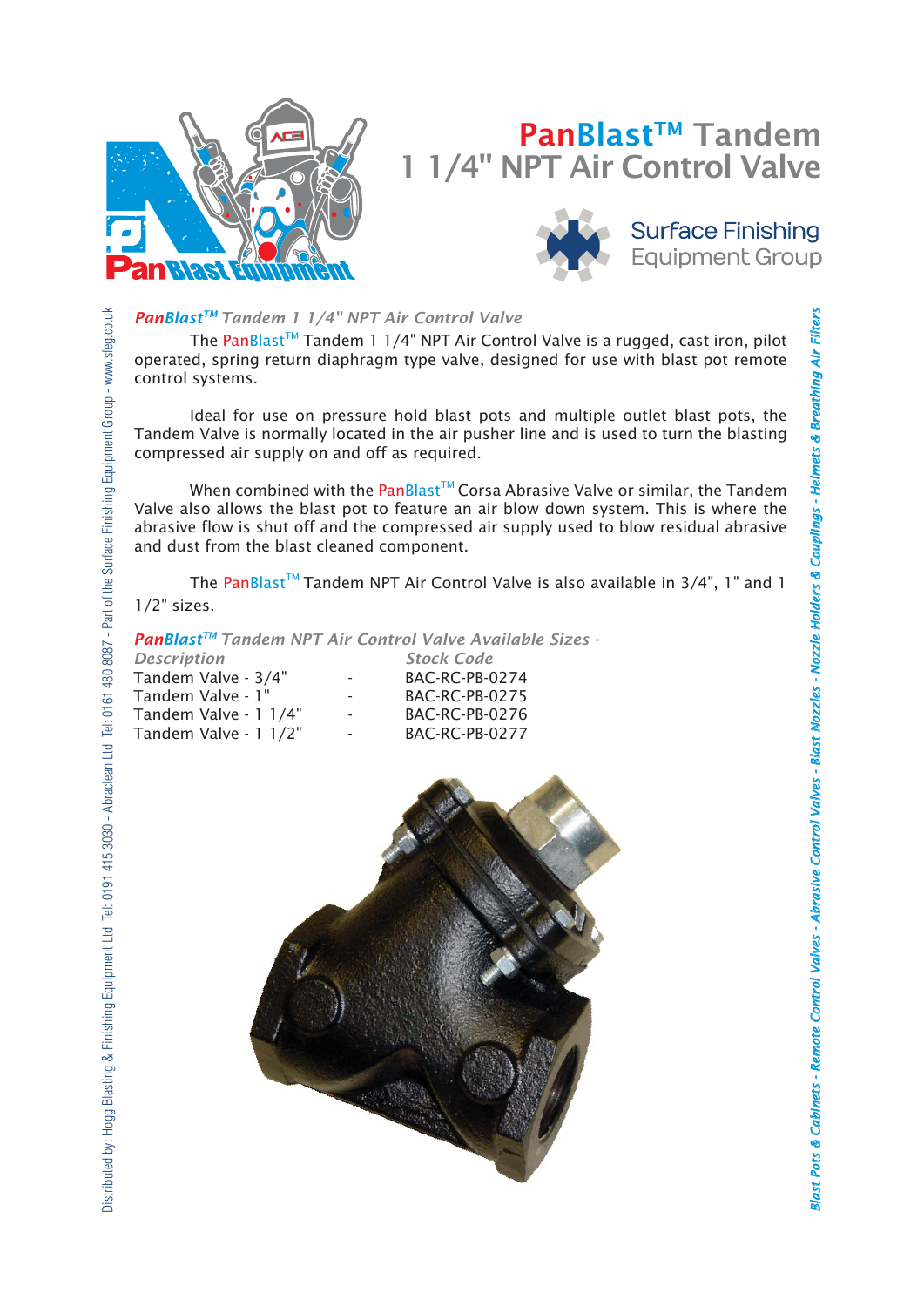| <b>Stock Code</b><br><b>BAC-RC-PB-0276</b> |                          | 1 1/4" Tandem NPT Valve Assembly                                                                                                                                                                                                     | <b>Description</b>                                                                        | Weight<br>3.75kg (8.27lbs)                 |
|--------------------------------------------|--------------------------|--------------------------------------------------------------------------------------------------------------------------------------------------------------------------------------------------------------------------------------|-------------------------------------------------------------------------------------------|--------------------------------------------|
|                                            |                          |                                                                                                                                                                                                                                      |                                                                                           |                                            |
|                                            |                          |                                                                                                                                                                                                                                      | PanBlast™ Tandem 1 1/4" NPT<br>Air Control Valve Parts List -                             |                                            |
|                                            | Item                     | <b>Stock Code</b>                                                                                                                                                                                                                    | <b>Description</b>                                                                        | Qty                                        |
|                                            | 1                        | YAC-RC-PB-0280                                                                                                                                                                                                                       | Cap                                                                                       | 1                                          |
|                                            | 2                        | YAC-BS-PB-0041                                                                                                                                                                                                                       | $O-Ring 31.5mm \times 2mm$                                                                | $\mathbf{1}$                               |
| $^{(2)}$                                   | 3                        | YAC-RC-PB-0293                                                                                                                                                                                                                       | Cover                                                                                     | 1                                          |
|                                            | 4                        | YAC-FN-PB-0276                                                                                                                                                                                                                       | Lock Nut 5/16" UNF                                                                        | $\mathbf{1}$                               |
|                                            | (22)<br>5                | YAC-FN-PB-0275                                                                                                                                                                                                                       | Flat Washer 8mm                                                                           | 2                                          |
| ⊙                                          | 6                        | YAC-RC-PB-0294                                                                                                                                                                                                                       | Flat Washer                                                                               | 2                                          |
| ⊕                                          | $\overline{7}$           | YAC-RC-PB-0295                                                                                                                                                                                                                       | Diaphragm                                                                                 | $\mathbf{1}$                               |
| (5)                                        | 8                        | YAC-RC-PB-0296                                                                                                                                                                                                                       | Guide Bush                                                                                | $\mathbf{1}$                               |
| (6)                                        | 9                        | YAC-BS-PB-0045                                                                                                                                                                                                                       | O-Ring 45mm x 3mm                                                                         | 1                                          |
| (7)                                        | 10                       | YAC-BS-PB-0044                                                                                                                                                                                                                       | O-Ring 9mm x 2.65mm                                                                       | 1                                          |
|                                            | 11                       | YAC-RC-PB-0297                                                                                                                                                                                                                       | Shaft                                                                                     | $\mathbf{1}$                               |
|                                            | 12                       | YAC-FN-PB-0274                                                                                                                                                                                                                       | Flat Washer                                                                               | 1                                          |
|                                            | 13                       | YAC-RC-PB-0298                                                                                                                                                                                                                       | Seat Holder                                                                               | $\mathbf{1}$                               |
|                                            | 14                       | YAC-RC-PB-0299                                                                                                                                                                                                                       | <b>Rubber Gasket</b>                                                                      | 1                                          |
| (11)                                       | 15                       | YAC-RC-PB-0300                                                                                                                                                                                                                       | Retainer                                                                                  | $\mathbf{1}$                               |
|                                            | 16                       | YAC-FN-PB-0273                                                                                                                                                                                                                       | Lock Nut 1/4" UNF                                                                         | $\mathbf{1}$                               |
| (12)<br>(13)                               | 17                       | YAC-RC-PB-0301                                                                                                                                                                                                                       | Inner Bush                                                                                | $\mathbf{1}$                               |
|                                            | 18                       | YAC-BS-PB-0046                                                                                                                                                                                                                       | O-Ring 34mm x 1.8mm                                                                       | $\mathbf{1}$                               |
| ⑹                                          | 19                       | YAC-RC-PB-0303                                                                                                                                                                                                                       | Body                                                                                      | 1                                          |
| (17)                                       | 20                       | YAC-FN-PB-0118                                                                                                                                                                                                                       | Spring Washer 1/4"                                                                        | 4                                          |
| (18)                                       | 21                       | YAC-FN-PB-0218                                                                                                                                                                                                                       | Nut 1/4" UNC                                                                              | 4                                          |
|                                            | 22                       | YAC-FN-PB-0284                                                                                                                                                                                                                       | Hex Head Machine Screw 1/4" UNC x 35mm                                                    | 4                                          |
|                                            | 23                       | YAC-RC-PB-0302                                                                                                                                                                                                                       | Spring                                                                                    | $\mathbf{1}$                               |
| (19)                                       |                          |                                                                                                                                                                                                                                      |                                                                                           |                                            |
|                                            |                          |                                                                                                                                                                                                                                      |                                                                                           |                                            |
|                                            |                          |                                                                                                                                                                                                                                      | PanBlast™ Tandem 1 1/4" NPT                                                               |                                            |
| @<br>盂                                     |                          |                                                                                                                                                                                                                                      | <b>Air Control Valve Service Kits -</b>                                                   |                                            |
| (21)                                       |                          | <b>Stock Code</b>                                                                                                                                                                                                                    | <b>Description</b>                                                                        |                                            |
|                                            |                          | BAC-RC-PB-0279                                                                                                                                                                                                                       | Tandem 1 1/4" & 1 1/2" Service Kit -<br>Includes items 2, 4, 5, 7, 9, 10, 12, 14, 16 & 18 |                                            |
|                                            |                          |                                                                                                                                                                                                                                      |                                                                                           |                                            |
|                                            |                          |                                                                                                                                                                                                                                      | Top Quality Equipment                                                                     | <b>Distributed by:</b>                     |
|                                            |                          | <b>THE RAIL IDA STRAP STRAP STRAP STRAP STRAP STRAP STRAP STRAP STRAP STRAP STRAP STRAP STRAP STRAP STRAP STRAP STRAP STRAP STRAP STRAP STRAP STRAP STRAP STRAP STRAP STRAP STRAP STRAP STRAP STRAP STRAP STRAP STRAP STRAP STRA</b> | cesories d<br><b>Hogg Blasting &amp; Finishing Equipment Ltd</b>                          |                                            |
|                                            | <b>Surface Finishing</b> |                                                                                                                                                                                                                                      |                                                                                           | Tel: 0191 415 3030<br><b>Abraclean Ltd</b> |
|                                            | <b>Equipment Group</b>   |                                                                                                                                                                                                                                      |                                                                                           | Tel: 0161 480 8087                         |

| <b>Stock Code</b> | <b>Description</b>                                                                        |
|-------------------|-------------------------------------------------------------------------------------------|
| BAC-RC-PB-0279    | Tandem 1 1/4" & 1 1/2" Service Kit -<br>Includes items 2, 4, 5, 7, 9, 10, 12, 14, 16 & 18 |







**PanBlast™ www.panblast.com**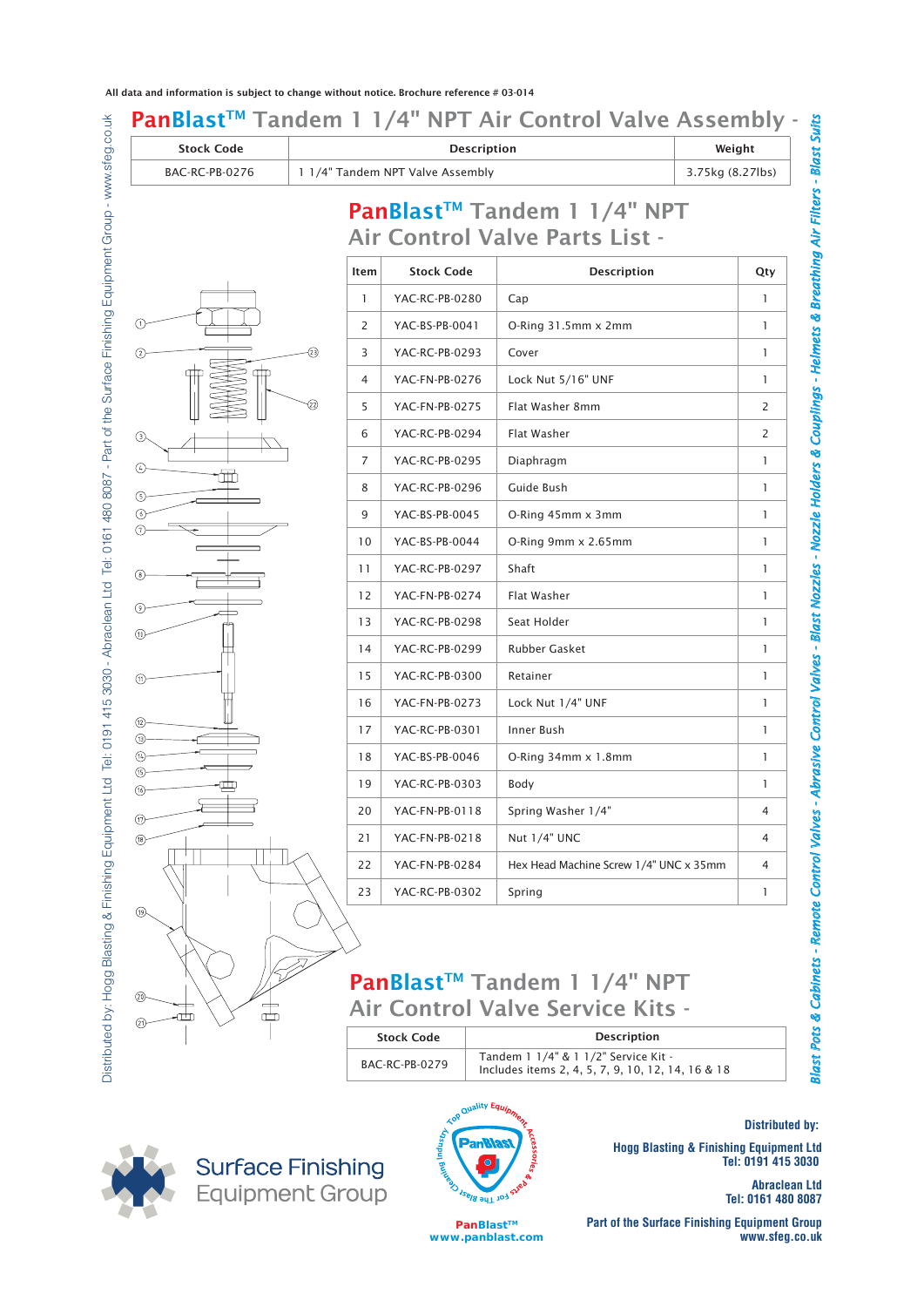

# PanBlast<sup>™</sup> Tandem 1/2" NPT Air Control Valve



**Surface Finishing Equipment Group** 

## *PanBlastTM Tandem 1 1/2" NPT Air Control Valve*

The PanBlast<sup>TM</sup> Tandem 1 1/2" NPT Air Control Valve is a rugged, cast iron, pilot operated, spring return diaphragm type valve, designed for use with blast pot remote control systems.

 Ideal for use on pressure hold blast pots and multiple outlet blast pots, the Tandem Valve is normally located in the air pusher line and is used to turn the blasting compressed air supply on and off as required.

When combined with the PanBlast<sup>™</sup> Corsa Abrasive Valve or similar, the Tandem Valve also allows the blast pot to feature an air blow down system. This is where the abrasive flow is shut off and the compressed air supply used to blow residual abrasive and dust from the blast cleaned component.

The PanBlast<sup>™</sup> Tandem NPT Air Control Valve is also available in  $3/4$ ", 1" and 1 1/4" sizes.

### **PanBlast™ Tandem NPT Air Control Valve Available Sizes-**

| <b>Description</b>    |                          | <b>Stock Code</b>     |
|-----------------------|--------------------------|-----------------------|
| Tandem Valve - 3/4"   | $\sim$                   | <b>BAC-RC-PB-0274</b> |
| Tandem Valve - 1"     | $\overline{\phantom{a}}$ | <b>BAC-RC-PB-0275</b> |
| Tandem Valve - 1 1/4" | $\sim$                   | <b>BAC-RC-PB-0276</b> |
| Tandem Valve - 1 1/2" | $\sim$                   | <b>BAC-RC-PB-0277</b> |